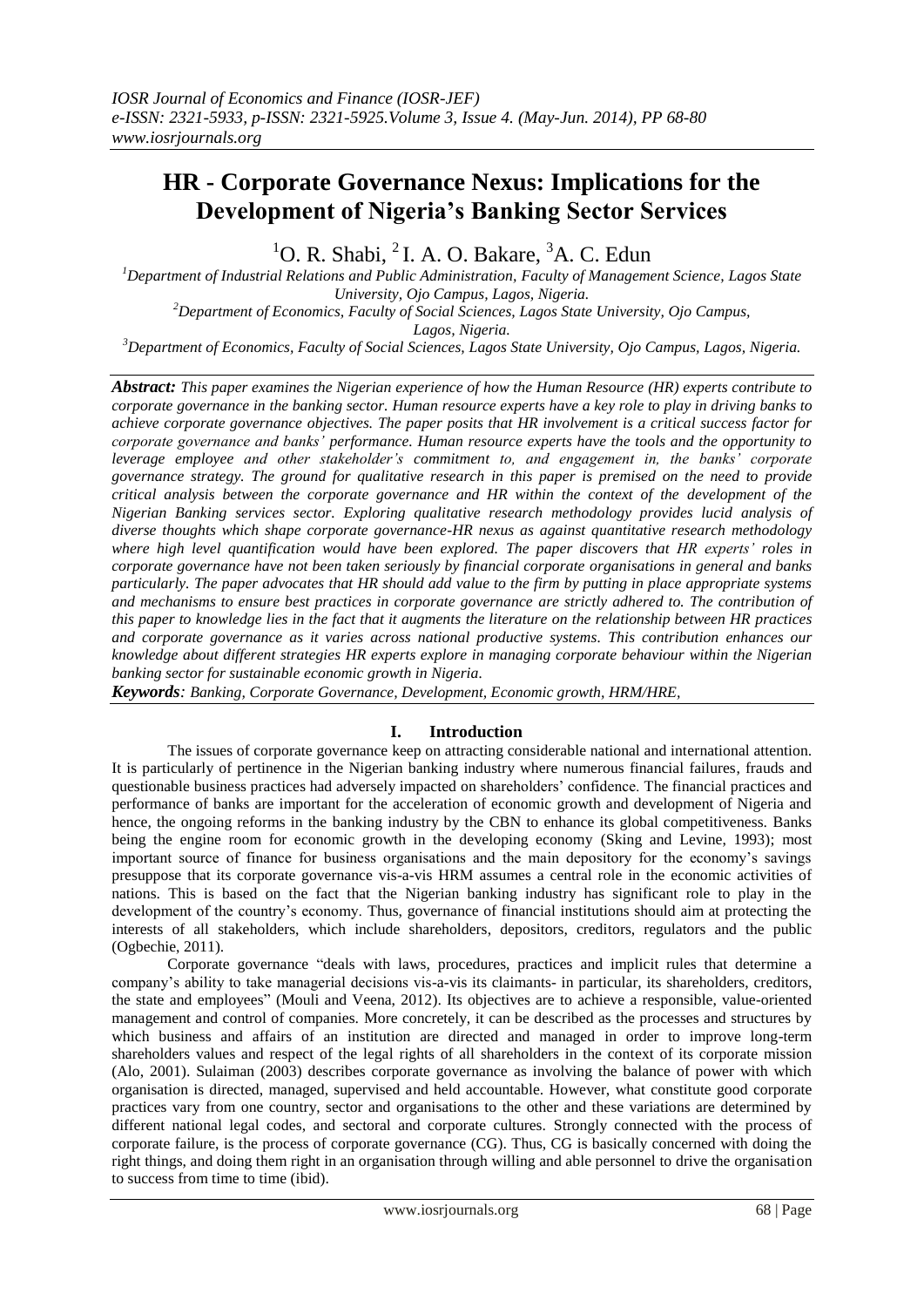Over the years, HR experts<sup>1</sup> have not been challenged to think formally about functional governance issues- an approach to governance that focuses on performance (results) as well as conformance (compliance) to key support functions, especially HR. However, the recent corporate scandals in the banking sector have made all corporate and functional executives much more aware of their personal and legal accountabilities. In few cases where HR professionals have made explicit contributions, has been in the area of compliance while neglecting central issues as improving leadership and management, retirement, training and other human capital programmes (Beatty et al., 2003).

Human resource policies such as establishing acceptable behavioral standards, developing a code of ethics, using performance review process and rewarding employees for reducing waste or inefficiencies can help companies limit or prohibit negative employee situations. This can also improve overall employee expectations by putting these policies into the organization's corporate governance (ibid).

This paper becomes critical in the light of the challenges the Nigerian banking sector services has encountered in its governance in the last 100 years (1914-2014) of amalgamation and the role that HR experts are expected to play in repositioning the Nigeria"s banking sector services for sustainable economic development. The interest in this direction is a timely signal to what could have ended up as a national problem, if the corporate governance in the banking sector services is not revamped to shoulder increasing responsibility for compliance with best practices and ultimately geared toward the promotion of economic growth and development.

Apart from the general introduction, this paper is divided into the following sections: section 2 dwells on problem analysis; section 3 sheds light on the literature review while section 4 discusses the research methodology. Section 5 critically discusses the challenges of corporate governance in Nigeria within the context of the role of financial regulatory agencies while section 6 treats corporate governance and banks" performance. The overview of corporate governance guidelines and codes of best practice in the Nigerian banks is captured in section 7 while section 8 considers Corporate Governance in Post-merger Integration Processes in Nigeria. Section 8 and section 9 discussed HRM and corporate governance and concluding remarks respectively.

#### **II. Problem Analysis**

Corporate wrongdoing is damaging investor"s confidence and tarnishing the credibility of the Nigerian banking industry, guilty and innocent alike. The developing countries of Sub-Saharan Africa have also received limited attention because literature on corporate governance in SSA (and Nigeria in particular) has been largely descriptive with regards to the state of the subject in the third world (Bolodeokun, 2008; Okike, 2007). In this regard, Nigeria, Africa"s largest market for goods and services and banking industry presents a good case where the subject matter has been attracting increasing local and notable international interests given the significant participation of foreign owned investments in the country"s business sector. Corporate governance conduct in Nigeria has been conventionally characterised by endemic corruption (Ajogwu, 2007; Adegbite et al., 2010). Recent and ongoing development in Nigeria has increased concern for CG and accountability debate such as 2003 Code of CG in Nigeria; the 2006 mandatory code of corporate governance for Nigerian Banks Post consolidation; and 2007 Code of Conduct of Shareholders Associations in Nigeria; and notable/high profile corporate governance scandals in the banking industry as evident by widespread corrupt behaviour in the country"s financial sector.

Therefore, the recent corporate scandals have shed increasing light on the inability of current systems as guided by CBN guidelines to effectively monitor and control top executive behaviour, who seemingly engaged in unethical and even illegal decision making that lined their own pockets while leaving the investors to pick up the bills (Wright, 2003). The banking industry stock market, which relies on trust in order to work efficiently, has floundered for over a year, in spite of recorded economic growth. Today, as a result of the recent turmoil and crises in the banking sector, corporate executives in the industry are believed to be less honest and trustworthy and larger percentage of the public have lost confidence in these banks. Strictly speaking, these incessant scandals have resulted in a crisis of trust. In view of all these failures and unethical behaviour, what is the role or connection of the HR expert? Responding to this question, it has been argued in certain academic quarters that some of the scandals are attributable to failure of senior members of the HR who have failed in their functions to play a leadership role in governance. This may largely be due to HR professional not being an integral enough a part of the senior management to be aware that such illegal or unethical decisions and behaviour were taking place. They may not be well placed in creating systems and controls to discourage such actions and in fact, may not act in the event of such behaviour. Still, senior HR professionals and leaders possess a fiduciary responsibility to shareholders and moral responsibility to employees in this respect.

**.** 

 $1$  By HR experts, we mean human resource managers, human resource economist, human resource specialists and human resource professionals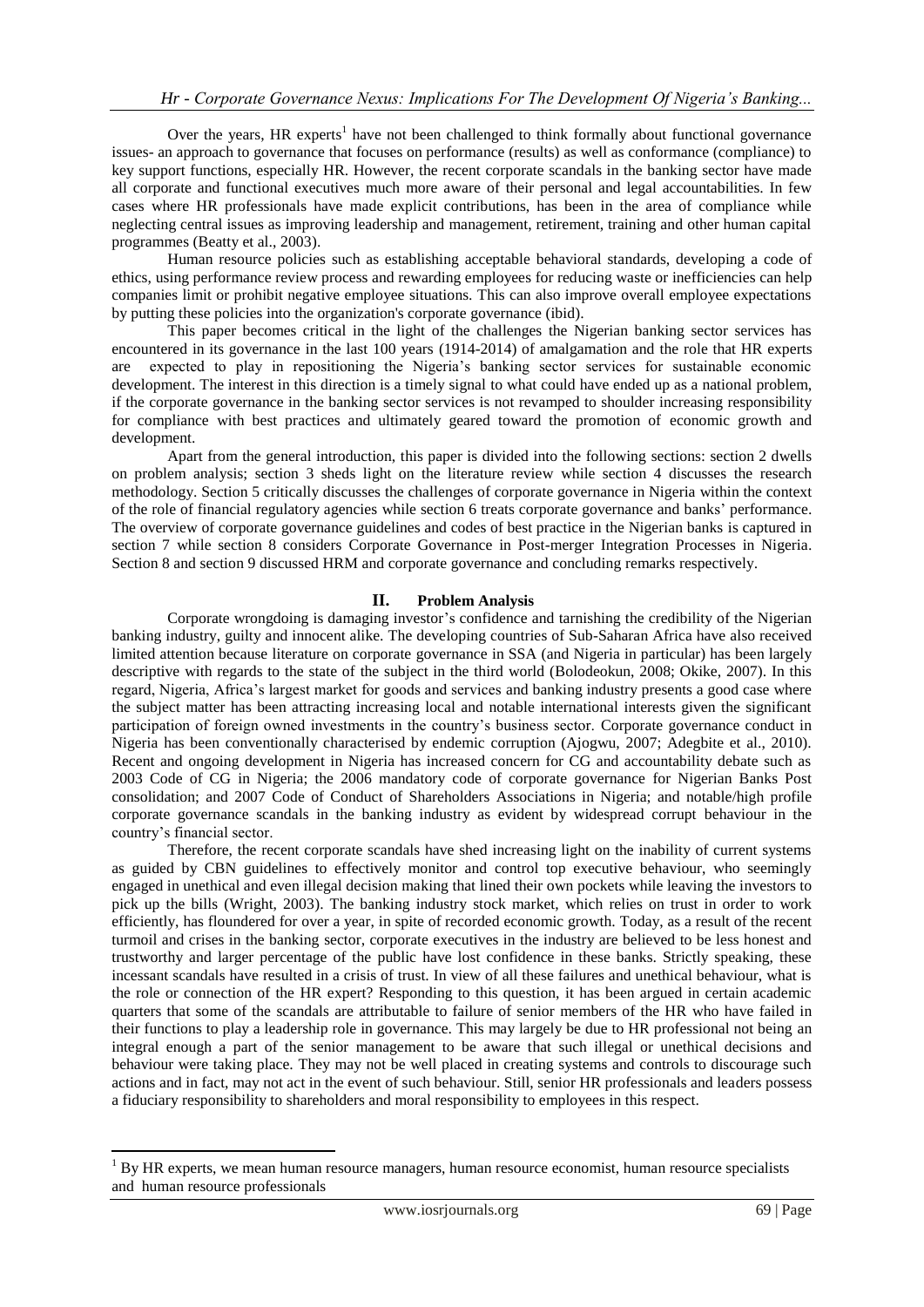The discourse of the subject matter in the developed economies has been raised in the literature over a decade ago (Macay and O" Hara, 2001) while the corporate governance of banks in the developing economies (especially with particular reference to Nigeria) has been almost ignored by researchers and scholars alike (Caprio and Levine, 2002). On the one hand, there has been no study in the sector aimed at establishing relationships or involvement of HR professionals in corporate governance in the banking sector. While several studies on corporate governance and organisational performance (Mohammed, 2011; Olagunju and Oluwa, 2012) have been done, there is a dearth of empirical studies on the relationship between HR practices and corporate governance. The involvement of HR in corporate governance is a neglected area of research, most especially in the Nigeria banking sector. However, the country cannot afford to have ineffective and underperforming banking industry, which is seen as the engine room of the Nigerian economy. With the spate of reforms in the industry, understanding the governance of Nigerian banks and the attendant relationships that HR practices played in this respect is arguably more pertinent than ever before, following the attendant consequences of global financial meltdown. Importantly, the consistent bank failures and financial crisis during the last two decades has raised questions on the consistency and the workability of the corporate governance practices in the banking system (ibid)

This paper examines the Nigerian banking sector"s experience on how the HR contributes to corporate governance. While several studies on the relationship between HR practices and organisational performance have been done outside the shore of Nigeria (Arthur, 1994; Huselid, 1995; Martell and Carroll, 1995; Delaney and Huselid, 1996; Youndt, Snell, Dean, and Lepak, 1996; Supangco, 2003, 2001a), there is a dearth of empirical studies on the relationship between HR practices and corporate governance in Nigeria or outside (Africa). Moreover, several studies on the involvement of the HR function in corporate strategy formulation have been done (Martell and Carroll, 1995; Buyens and De Vos, 2001; Supangco, 2001b) but involvement of HR in corporate governance in the banking sector is a neglected area of research. This study fills this gap by looking at specific HR roles and practices that are meant to support corporate governance.

#### **III. Literature Review**

In recent years, with growing interest in the relationship between corporate governance and HRM, a body of literature has emerged that finds patterns of relationship that vary across national productive systems (Gospel and Pendleton, 2005; Jacoby, 2005). For example, the market-oriented Anglo-American system is one in which the governance of public companies is directed towards dispersed-shareholder ownership and outsider control. In this context, the HRM function has traditionally been exposed to market pressures and has needed to react to stock market requirements; and this has been reflected in relationships between managers and employees. By contrast, the governance of continental European and Japanese corporations is characterized by dominant block-holder share ownership and insider control, which provides greater security for internal stakeholders (managers and employees) and a closer identification with the organization and its objectives. In this context, HRM plays a more pro-active role. Nevertheless, despite common features, there is also evidence of diversity across organizations within national systems (Gospel and Pendleton, 2005).

Corporate Governance in the banking system has assumed heightened importance and has become an issue of global concern because it is required to lead to enhanced services and deepening of financial intermediation on the part of the banks and enables proper management of the operations of banks. To ensure this, both the board and management have key roles to play to ensure the institution of corporate governance. Governance and performance should be mutually reinforcing in bringing about the best corporate governance. Transparency and disclosure of information are key attributes of good corporate governance which banks must cultivate with new zeal so as to provide stakeholders with the necessary information to judge whether interest are being taken care of (Ifeanyi et al., 2011). There is a consensus, however that the broader view of corporate governance should be adopted in the case of banking institutions because of the peculiar contractual form of banking which demands that corporate governance mechanisms for banks should encapsulate depositors as well as shareholders (Macey and O"Hara, 2001). Olugbemi (2002) joined the consensus by arguing that the special nature of banking requires not only a broader view of corporate governance, but also government intervention in order to restrain the behaviour of bank management. He further argued that, the unique nature of the banking firm, whether in the developed or developing world, requires that a broad view of corporate governance, which encapsulates both shareholders and depositors, be adopted for banks. They posit that, the nature of the banking firm is such that regulation is necessary to protect depositors as well as the overall financial system. The adoption of various economic reform programmes in Africa in the 1980"s in which privatization of governmentowned enterprise forms a major plank, has heightened the corporate governance debate in the continent. The bitter experience of Asian financial crisis of the 1990's underscores the importance of effective corporate governance procedures to the survival of the macro-economy. This crisis demonstrates in no unmistakable terms that "even strong economies, lacking transparent control, responsible corporate boards, and shareholder rights can collapse quite quickly as investor"s confidence collapse" and emphasizes the need to ensure effective corporate governance with a view to ensuring the development of market-based economies and democratic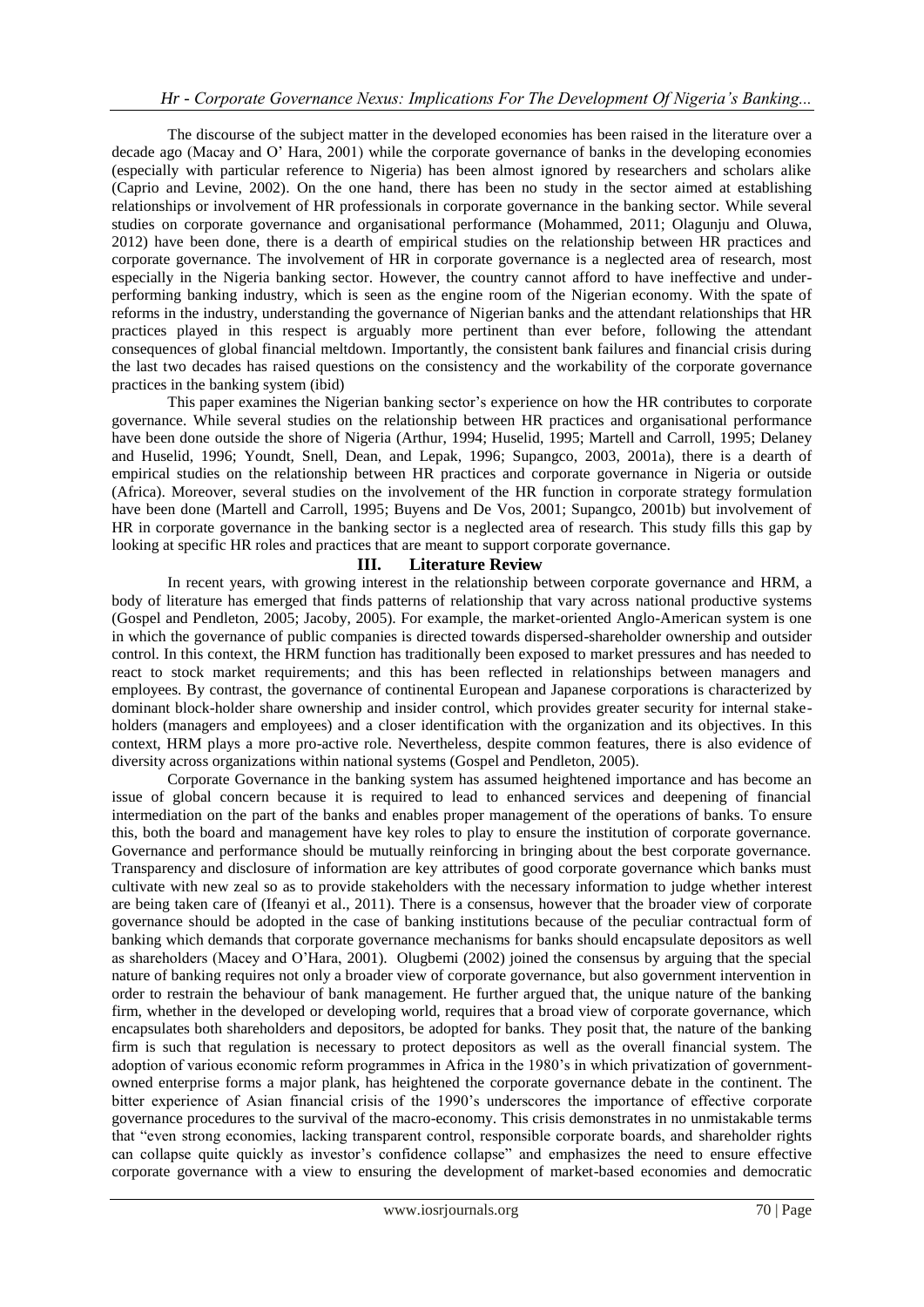societies based on the rule of law (Amaeshi et al., 2006). For the banking sector, the retention of public confidence through the enthronement of good corporate governance remains of utmost importance given the role of the sector in the mobilization of funds, the allocation of credit to the needy sectors of the economy, the payment and settlement system and the implementation of monetary policy.

The financial sector with special reference to banking has come under the searchlight in recent years not only because of its strategic role as mediator of funds between the surplus and the deficit units but also as a result of the problem rocking the industry in terms of failure and eventual bankruptcy. Although, the banking sector serves as the nerve centre of any modern economy, being the repository of people"s wealth and supplier of credits which lubricates the engine of growth of the entire economic system. The failure experienced in the sector over the years can be captured by the number of failed banks, the debt and extent of required capitalization, the proportion of non-performing credits, loss of depositor"s funds and the general impact on the economy all of which underscores the importance of the sector.

| S/N | <b>PERIOD</b>    | NO. LIQUIDATED                   |  |  |  |
|-----|------------------|----------------------------------|--|--|--|
|     | Pre-independence | 22 banks                         |  |  |  |
| 2.  | 1992             | 3 banks                          |  |  |  |
| 3.  | 1994             | 4 banks                          |  |  |  |
| 4.  | 1998             | 26 banks (Recapitalisation era)  |  |  |  |
|     | 2005             | 14 banks                         |  |  |  |
| 6.  | 2009             | 5 banks (8 found weak out of 24) |  |  |  |
| 7.  | 2011             | 3 banks (AMCON-Bridge)           |  |  |  |
|     |                  | Banks/10 CEOs sacked by CBN)     |  |  |  |

**Table 1**: **Records of Liquidated Banks in Nigeria**

Source: Authors compilation from CBN and NDIC in 2006, 2012.

The statistics above showed the total number of liquidated distressed merchant, commercial and universal banks in the sector from the pre-independence era to date. In 2011 as indicated in the table, three ailing banks were bailed out by AMCON and their names changed (Bridge banks) to avoid withdrawal of their licences and attendant consequences of such on stakeholders. In the same year, 10 CEOs of banks were sacked by the CBN on alleged of insider"s abuses and other sharp practices.

#### **IV. Methodology**

The methodological framework which governs this paper is qualitative. The ground for qualitative research for this kind of research is premised on the need to provide comprehensive analysis on the nexus between the corporate governance and HR within the context of the Nigerian Banking sector. Exploring qualitative research methodology will provides simple and critical analysis of diverse thoughts which shape corporate governance-HR nexus as against quantitative research methodology where high level quantification would have been explored. The use of qualitative research methodology also eliminates the use of some basic assumptions (ceterisparibus)<sup>2</sup>, even where such assumptions are inadequate for capturing the fundamental issues that will critically explain the corporate governance-HR relationship within the Nigerian Banking sector. However, this research is not meant to downplay the adoption of quantification in the study of corporate governance-HR as it relates to the Nigerian banking sector. Rather, it provides justifications for the adoption of qualitative research.

The paper draws on content analysis<sup>3</sup>. Content analysis encourages triangulation to bridge micromacro dichotomy in data collection methods. To this end, the paper draws on multiple methods of data collection including: secondary review of existing literature in corporate, HR and banking; statistical information from the publications of Bureau of Statistics, CBN, NDIC and Bankers Committee.

## **V. Challenges of Corporate Governance in Nigeria: The Role of Financial Regulatory Agencies**

The budding literature on corporate governance in sub-Saharan Africa (and Nigeria in particular), has been largely descriptive with regards to the state of the subject in the third world (for example see: Ahunwan 2002; Bolodeoku 2006, 2008; Ajogwu 2007; Okike 2007). Most notably, these descriptions have taken a dominant internal focus, and limited attention has been paid to the external influences on the evolving landscape of corporate governance and accountability in the region. Thus, Nigeria presents an evolving corporate

1

 $2$  It is a Latin phrase which means all things being equal.

<sup>&</sup>lt;sup>3</sup> In this research, content analysis is seen as 'a research technique for the objectives, systematic and qualitative description of the manifest content of communication' (Selltize, 1977).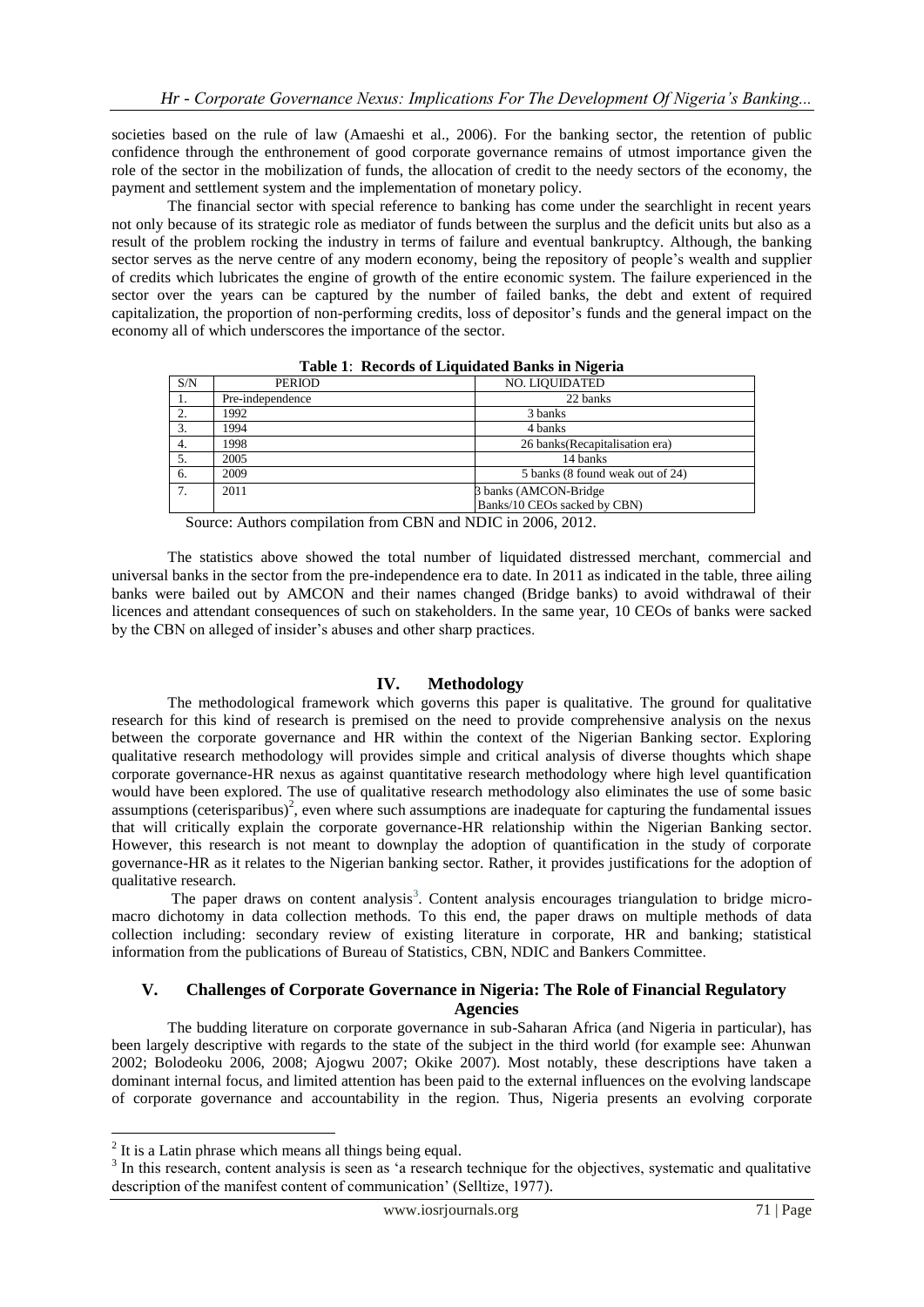governance system, significantly influenced by notable agents of convergence, and therefore provides a rich platform from which to examine the influences shaping the evolution, construction, expectation and expression of corporate governance in developing countries.

Recently in Nigeria there has been a series of legislative, economic and financial reforms that intended to promote transparency, accountability and the rule of law in the economic life of the country. All these are intended to consolidate the foundation and principles of corporate governance in the Nigerian economy. For an emerging economy such as Nigeria CG is of vital importance. In recent times, the inadequacy or total lack of CG has led to economic upheavals. For example, in the late 1980 and early 1990s the country witnessed a near collapse of the financial sector through the phenomenon of failed banks and other financial institutions. In consequence, the Failed Banks (Recovery of Debt) and Financial Malpractice in Banks Act was promulgated to facilitate the prosecution of those who contributed to the failure of banks and to recover the debt owed to the failed banks (see Sanusi, 2010, 2011a and 2011b; Ifeanyi et al., 2011). Secondly, the privatization and commercialization programme of the Nigerian Government was a reaction to the failure of corporate governance in state owned enterprises (SOE). Experience in the country has however shown clearly the poor levels of corporate governance in both public and enterprises, including the banking industry. The first example is Savannah Bank. The Central Bank of Nigeria withdrew the banking license of Savannah Bank on Feb 15, 2002 because of a number of reasons. In a press release dated 18th February 2002, The CBN listed the reasons as the ineffectiveness of the board as well as the ineptitude and instability of the management; the false and unreliable returns to the regulatory authorities; the insolvent and deteriorating financial position of the bank; and the urgent need to protect the interest of depositors, both existing and prospective and the banking system and the inability of the bank to respond to various regulatory initiatives (See Ifeanyi et al., 2011).

The second example of the failure of corporate governance in privately owned companies is the revocation of the banking license of Peak Merchant Bank by the Central Bank of Nigeria. In a press release dated 28th February 2003, the apex bank noted that the bank had been licensed on 15th February 1991 and that it was revoking its license because of weak and incompetent management; insolvency; the over bearing influence of the Chairman who was also the majority shareholder of the bank; persistent liquidity problem; poor asset quality; significant insider abuses; poor track of profitability; un-seriousness, inability and unwillingness of shareholders to recapitalise; reckless granting of credits; complete absence of focus and lack of corporate governance (NDIC, 2005).

Given that corporate conduct in Nigeria has been conventionally characterised by endemic corruption, recent and ongoing developments in the country have added an energetic momentum to the budding corporate governance and accountability debate (Yahaya, 1998; Okike, 2004, 2007; Yakasai, 2001; Ahunwan, 2002; Bolodeoku, 2006, 2008; Ajogwu, 2007; Adegbite and Nakajima 2010; Adegbite, Amaeshi and Amao, 2010). These include the 2003 Code of Corporate Governance in Nigeria; the 2006 mandatory Code of Corporate Governance for Nigerian Banks post consolidation; and the 2007 Code of Conduct for Shareholder Associations in Nigeria; and notable/high profile corporate governance scandals. Indeed, widespread corrupt corporate behaviour as exemplified by ongoing corporate disasters as well as near-disasters particularly in the country"s financial sector, has brought to the fore the imperativeness of effective governance and accountability in modern day Nigerian corporations. Notably these have brought corporate governance discussions to the pinnacle of academic, practice and policy debates in Nigeria. As a result, while South Africa may be the leading contributor, (Vaughn and Ryan, 2006) corporate governance developments in Nigeria are becoming increasingly notable in the African corporate governance literature.

The Central Bank of Nigeria in its continuing efforts to enhance corporate governance in the Nigerian banking system has come up with the Corporate Governance Code which is intended to promote international best practice in the corporate governance of Nigerian banks. The Code draws upon international best practice, in particular the Organisation of Economic Corporation and Development (OECD) principles of Corporate Governance and the guidance issued by the Basel Committee on Banking Supervision in their publication: Enhancing Corporate Governance for Banking Organizations. However, it is worthy to note that the interest in corporate governance is not limited to governmental or banking institutions, some private forums and associations have also been established to enhance the adoption of the concept of corporate governance. The major elements of corporate governance are good board practices, control environment, transparent disclosure, well defined shareholder rights and board commitment. The four pillars of corporate governance are accountability, fairness, transparency and independency (Amaeshi et al., 2006). It can be concluded that although, corporate governance can be defined in a variety of ways, generally, it involves the mechanisms by which a business enterprise organized in a limited corporate form is directed and controlled. It usually concerns mechanism by which corporate managers are held accountable for corporate conduct and performance.

Corporate Governance is mainly to ensure a strong and reliable banking industry where there is safety of depositors" money and also to develop the required flexibility to support the economic development of the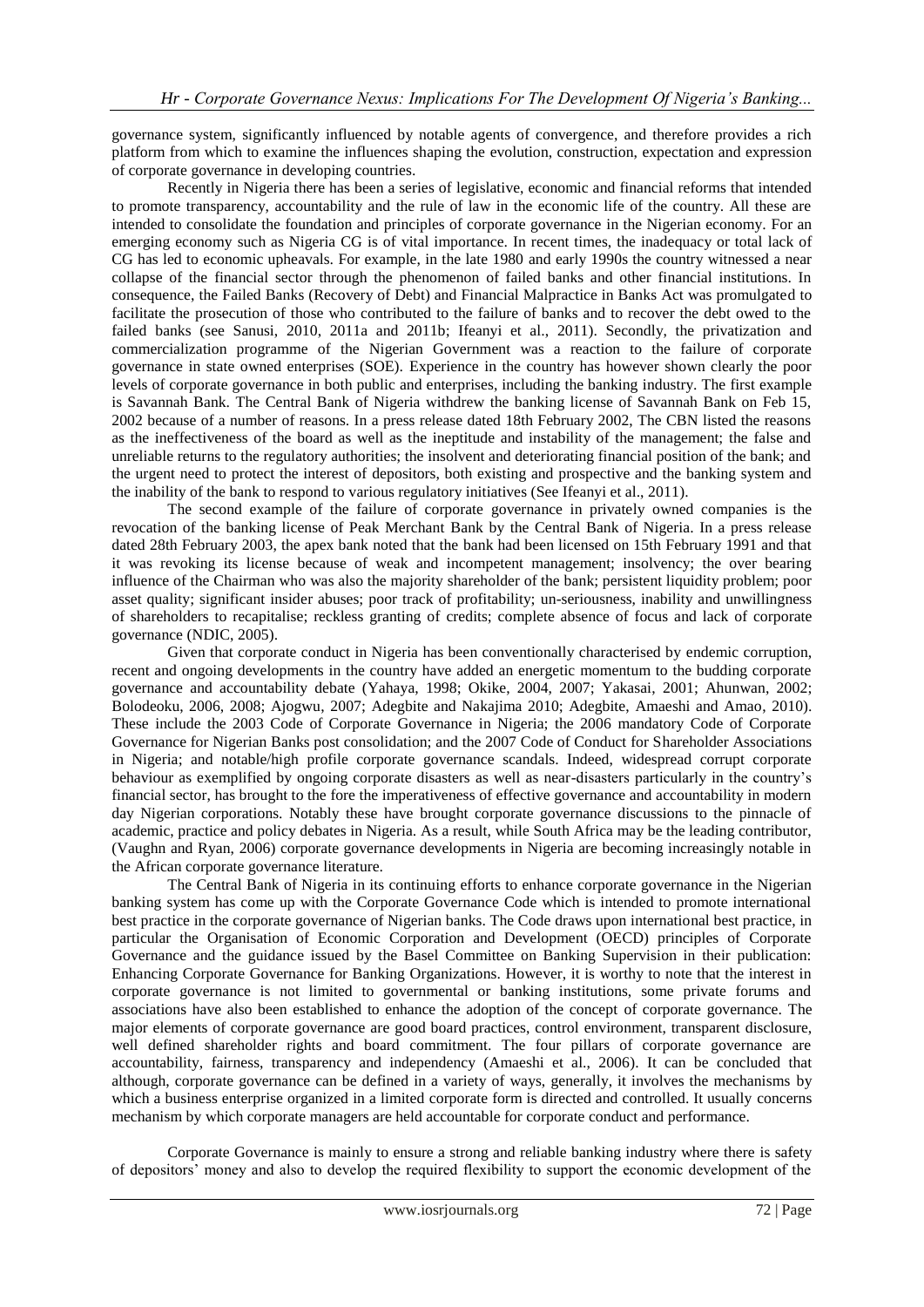nation by effectively performing its functions. Corporate governance aims to create an atmosphere whereby Nigerian banks will comply with the laid down rules and regulations without compromise. This will in the end lead to transparency in the banking institutions, proper risk management, adoption of best practices in carrying out duties, strong internal control system, restoration of public confidence, rapid economic growth and in all prevent bank distress which might eventually lead to bank failure (Ifeanyi, et al.,2011).

# **VI. Corporate Governance and Banks Performance**

It has been argued that the governance structure of banks has little or no relationship to their financial performance due to the presence of external regulators at both the state and federal level. Consistent with this statement, Simpson and Gleason (1999) found that there was no relationship between the structure of banks' board of directors and subsequent failure. Further, Chukwudire (2004) argues that the change in corporate control in commercial bank is the result of regulatory intervention. As evidence by the recent crisis, it is apparent that regulatory forces were not effective in promoting a safe and fair allocation of bank resources. It is important to demonstrate that even in the presence of regulation, weak corporate governance was a contributing factor to the poor performance underlying the subprime crisis and to poor loan quality. Prior research suggests that banks strongly influence economic development and the efficient allocation if funds resulting in a lower cost of capital to firms, a boost in capital formations, and an increase in productivity (Ogbechie, 2011). The passing of various Acts which deregulated the banking industry heightened the importance of internal regulatory mechanisms of banks such as corporate governance. In particular, corporate governance is expected to affect bank"s valuation, cost of capital, performance and risk taking behaviour (Olugbemi, 2011).

Banking supervision cannot function well if sound corporate governance is not in place, and consequently, banking supervisors have strong interest in ensuring that there is effective corporate governance at every banking organisation. Changes in bank ownership during the 1990s and early 2000s substantially altered governance of the world"s banking organizations. In the banking industry, well-functioning banks promote economic growth. When banks efficiently mobilize and allocate funds, this lowers the cost of capital to firms and accelerates capital accumulation and productivity growth. In addition, banks play important roles in governing firm to which they are major creditors and in which they are major equity holders (Caprio, Leaven and Levine, 2004). Thus, if bank managers face sound governance mechanisms, this enhances the likelihood that banks will raise capital inexpensively, allocate society"s savings efficiently, and exert sound governance over the firm they fund. Generally, banks occupy a delicate position in the economic equation of any country such that its performance invariably affects the macro economy of the nation. Poor corporate governance may contribute to bank failures, which can pose significant public costs and consequences due to their potential impact on any applicable deposit insurance systems and the possibility to broader macroeconomic implications, such as contagion risk and the impact on payments system. In addition, poor corporate governance can lead markets to lose confidence in the ability of a bank to properly manage its assets and liabilities including deposits, which could in turn trigger a bank run or liquidity crisis (Olagunju and Oluwa, 2012). The economics and functions of banks differ from those of industrial firms. Because of these differences, banks are subject to stringent prudential regulation of their capital and risk. Moreover, these differences are reflected in corporate governance practices observed in the banking sector and in theoretical works on the "good corporate governance of banks". With respect to corporate governance practices, a particularly striking and almost unique feature of banks has been the prevalence of remuneration schemes that provide high-powered incentives, not only for executive directors (officers), i.e., members of the management board in a two-tier system, but also for senior managers at lower levels, and even for more junior employees in some functions, in particular the trading and sales function. The performance of the individual banks which makes up the banking sector is a function of the decisions of the management governing these banks. In other words, corporate governance has a major role to play in the development of the banking sector. This is in line with the argument of Mohammed (2011) that the concern over corporate governance stems from the fact that sound governance practices by organisations, banks inclusive results in higher firm"s market value, lower cost of funds and higher profitability.

## **VII. Overview of Corporate Governance Guidelines and Codes of Best Practice in the Nigerian Banks**

The fundamental concern of corporate governance is to ensure the means by which a firm"s managers are held accountable to capital providers for the use of assets. The responsibilities and functions of the corporate board in both developed and developing nations are receiving greater attention as a result of the increasing recognition that a firm"s corporate governance affects both its economic performance and its ability to access low-cost capital. After all, the board of directors – or, in two-tier systems, the supervisory board – is the corporate organ designed to hold managers accountable to capital providers for the use of firm assets. The past five years have witnessed a proliferation of corporate governance guidelines and codes of "best practice" designed to improve the ability of corporate directors to hold managements accountable. This global movement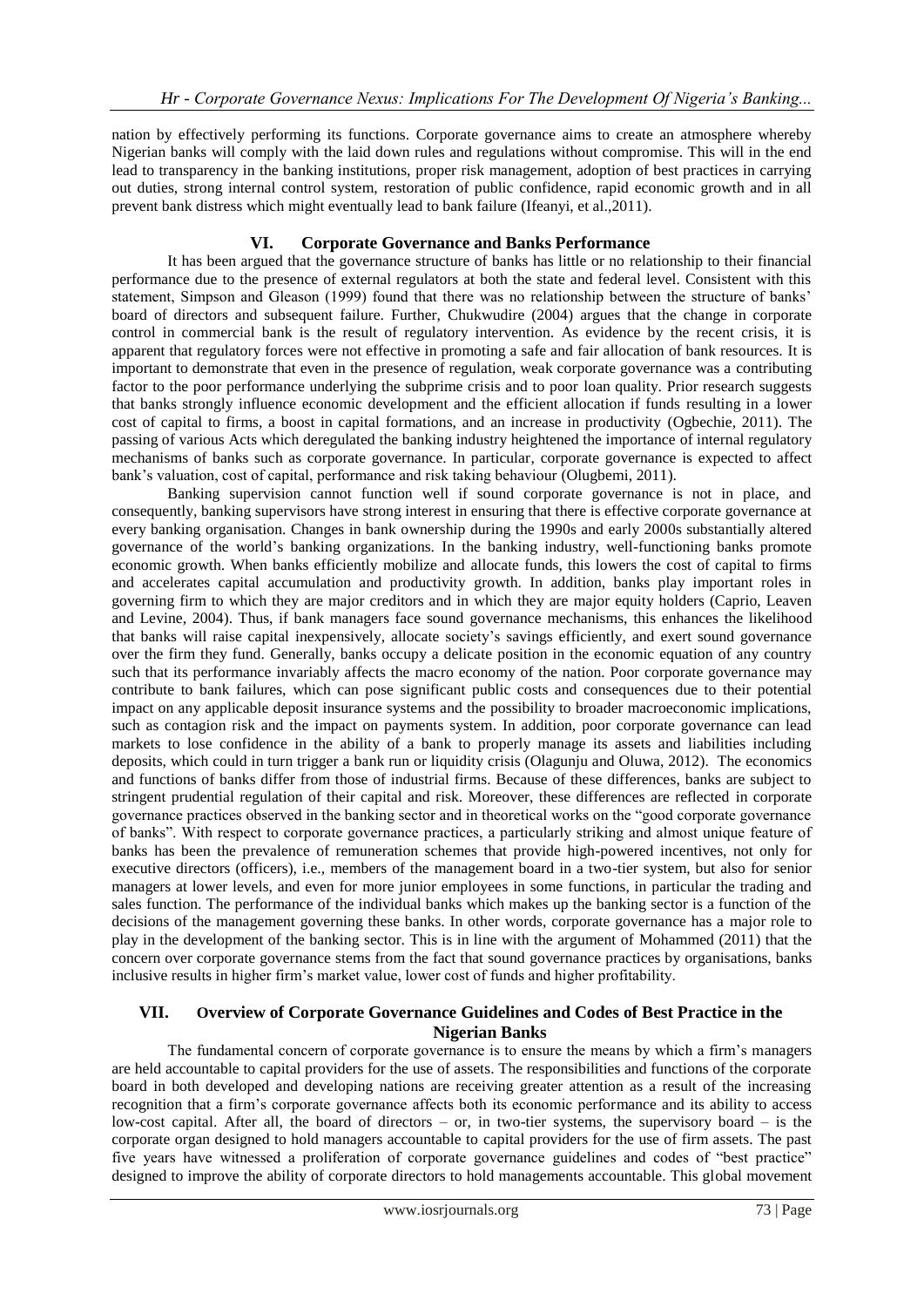to emphasize that boards have responsibilities separate and apart from management, and to describe the practices that best enable directors to carry out these responsibilities, is a manifestation of the importance now attributed to corporate governance generally and, more particularly, to the role of the board.

Corporate governance guidelines and codes of best practice arise in the context of, and are affected by, differing national frameworks of law, regulation and stock exchange listing rules, and differing societal values. Although, boards of directors provide an important internal mechanism for holding management accountable, effective corporate governance is supported by and dependent on the market for corporate control, securities regulation, company law, accounting and auditing standards, bankruptcy laws, and judicial enforcement. Therefore, to understand one nation's corporate governance practices in relation to another's, one must understand not only the "best practice" documents but also the underlying legal and enforcement framework.

In the developing nations, governance codes are more likely to address basic principles of corporate governance that tend to be more established in developed countries through company law and securities regulation, such as the equitable treatment of shareholders, the need for reliable and timely disclosure of information concerning corporate performance and ownership, and the holding of annual general meetings of shareholders. However, in both developed and developing nations, codes focus on boards of directors and attempt to describe ways in which boards can be positioned to provide some form of guidance and oversight to management, and accountability to shareholders and society at large.

According to Adegbite and Amaeshi (2010) a deeper investigation into the governance practices of today"s Nigerian corporations suggests that the influential Anglo-Saxon precedence remain vibrant. For example, the principles, upon which regulatory initiatives and policy formulations in the area of corporate governance in Nigeria are based, are British in origin and still resemble that of the UK. Furthermore, whilst Nigeria"s attainment of independence led to the replacement of the Companies Ordinance of 1922 by the 1968 Companies Act, the UK corporate law remained a huge influence; for example, the 1968 Companies Act extensively mirrored the UK Companies Act of 1948 (Okike, 2007). Although there have been company law reforms in both countries over the years, the legal system of corporate governance in Nigeria has remained fashioned along the Anglo-British model. As a result, shareholders have, albeit in principle, enjoyed many of the same legal rights as shareholders in the dominant Anglo-Saxon economies (Ahunwan, 2002). However, given the socio-economic and political misfit of this Anglo-Saxon peculiar corporate governance regime, the corporate governance system in Nigeria has historically been incapacitated to tackle local challenges. Indeed, Nigeria lacks an effective judicial system to enforce these Anglo-Saxon defined rights, which has traditionally increased the costs of contracting as well as making business activities much more risky ventures (Ahunwan, 2002). As a result, while the legal underpinnings are a reflection of the UK framework, it would be unwise to assume that Nigeria mirrors the UK in terms of application (Okike, 2007). These "application and enforcement problems" have been worsened by widespread corruption, an endemic problem which has penetrated all areas of the country"s economy. Indeed the problems of corporate governance in Nigeria are part of a larger problem of the Nigerian society which is characterised by political instability, bad leadership, ethnic rivalry and religious tensions.

## **VIII. Corporate Governance in Post-merger Integration Processes in Nigeria**

In the CBN Code of Corporate Governance for Banks in Nigeria Post-Consolidation, the apex banking regulator stipulates as follows:

i. Government equity holding in any bank shall be limited to 10% by the end of 2007, as government is enabling a private sector-led economy.

ii. Equity holding of over 10% by any single investor shall require CBN approval.

iii. No individual will combine the positions of Chairman and CEO, and, in the new era, such title as Executive Vice Chairman is not recognised.

iv. No two extended family members can hold simultaneously the positions of Chairman and Chief Executive Officer.

The code now discourages sit-tight board predilection as fresh ideas are constantly required in steering the banks. Banks that makes a false rendition of its reports to the CBN could have its CEO dismissed and blacklisted as a non-first-time offender. It is observed that most of the threats to corporate survival of banks hover around accountability and transparency. According to Sanusi (2011), the post-consolidation era gave impetus to rapid growth in the money and capital markets due to increase in liquidity in the banking industry. The banking sector, however, witnessed the dearth of risk management skills and sound corporate governance. The crash of the stock market due to overrated value of banks" shares in the capital market also took a huge toll on the banking industry. Undoubtedly, the crisis gave the regulatory and supervisory authorities sleepless nights. In 2009, the CBN and NDIC embarked on special joint examination of the 24 banks to determine their financial conditions. The report showed that weak corporate governance, operational indiscipline, illiquidity, insider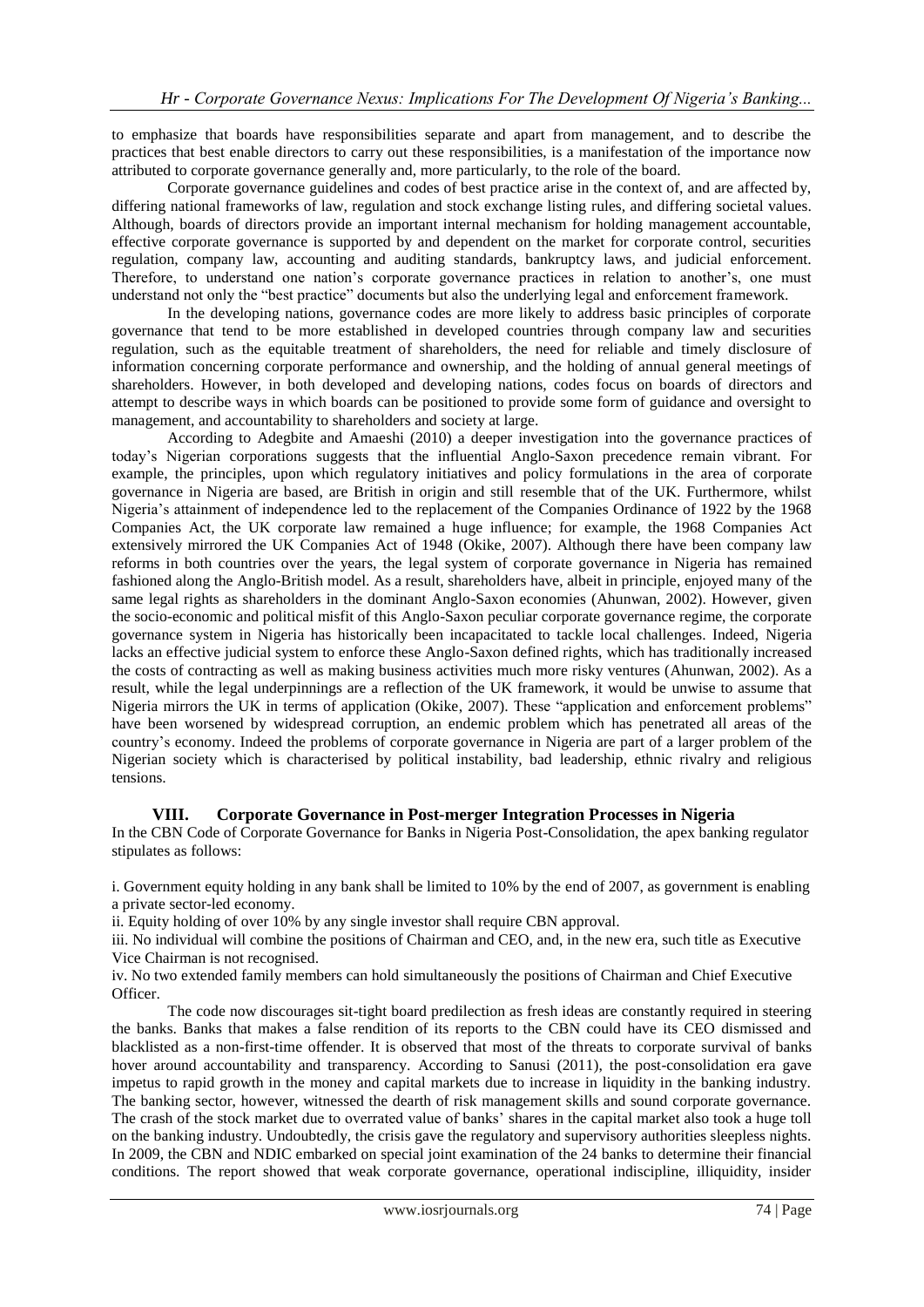abuses and other sharp practices were prevalent in the banking industry. It was also revealed that eight out of the 24 banks were in grave financial difficulties to honour their maturing obligations to depositors. Consequently, the CBN injected N620 billion into the eight ailing banks. The apex bank, in collaboration with the NDIC, also appointed interim management boards to take control and management of the intervened banks. The reversal from the universal banking practice to the specialised banking model was equally a move to enhance the quality of the banks and their contributions to the real sector of the economy.

In 2010, the Asset Management Corporation of Nigeria (AMCON) was established following the promulgation of its enabling Act by the National Assembly. The Corporation is a special purpose vehicle aimed at addressing the problem of non-performing loans in the Nigerian banking industry, among others. In line with its mandate, AMCON recently acquired the non-performing assets of some banks, worth over N1.7 trillion, which is expected to boost their liquidity as well as enhance their safety and soundness. With the intervention of AMCON, the banking industry ratio of non-performing loans to total credit has significantly reduced from 34.4 per cent in November 2010 to less than 5.0 per cent as at December 2012. Sanusi (2011) noted that in order to ensure that AMCON achieves its mandate, the CBN and all the deposit money banks have signed a MoU on the financing of AMCON. The CBN shall contribute N50 billion annually to AMCON, while each of the participating banks shall contribute an amount equivalent to 0.3 per cent of its total assets annually into a sinking fund as at the date of their audited financial statement for the immediate preceding financial year. Therefore, the cost of resolution to the Nigerian taxpayer is significantly minimized. Mainstreet Bank Limited, Enterprise Bank Limited and Keystone Bank Limited, were establishment as bridge banks by the NDIC as resolution option for three ailing banks, namely, Afribank Plc, Spring Bank Plc and BankPHB Plc, respectively. The assets and liabilities of the ailing banks were transferred through AMCON to the respective bridge banks. Statistics showed that this singular option safeguarded N809 billion total deposit liabilities as at August 2011. Since the establishment of the bridge banks in 2011, five other intervened banks had concluded their Transaction Implementation Agreements. The shareholders of Intercontinental Bank Plc, Oceanic Bank Plc, Finbank Plc and Equitorial Trust Bank Plc had endorsed their mergers with Access Bank Plc, Ecobank Plc, First shareholders and African Alliance group.

| <b>Banks</b>     | Ethics /Culture  | CEO's | Board of  | Internal | Aggressive | Political | Stakehold | High<br>level |
|------------------|------------------|-------|-----------|----------|------------|-----------|-----------|---------------|
|                  | the<br>top<br>at |       | Directors | Controls | Earnings   |           | ers roles | of            |
|                  | Disclosure and   |       |           |          | Mgt.       |           |           | nonperformi   |
|                  | transparency     |       |           |          |            |           |           | ng loans      |
| Oceanic          | **               | ***   | **        | **       | $\ast$     |           |           |               |
| Intercontinental | **               | ***   | **        | **       | *          |           | ۰         |               |
| <b>Bank PHB</b>  | **               | ***   | **        | $\ast$   | $*$        |           |           |               |
| Afribank         | **               | ***   | **        | $\ast$   | $*$        |           |           |               |
| Savannah         | **               | ***   | **        | $\ast$   |            | **        | $\ast$    |               |
| Spring           | **               | ***   | **        | $\ast$   |            |           |           |               |

**Table 2**: **Significance of different factors in the failure of some banking organisations in Nigeria**

Source: CBN 2006 and Authors' compilations

**Keys:**  $*$ = Issue has relatively minor significance;  $*$  = Issue has moderate significance;

#### \*\*\*= Issue has major significance

The above are factors about governance that can lead to the demise or fall of a bank as observed in the study. First and foremost is the aspect of disclosure; that is, corporate information disclosure. The experiences of most of the banks and auditors that look the other way have left the need for a lot to be done and questioned in bank organizations, when it comes to disclosure and transparency. What is that information that an organisation in the sector provides for and what is it that it needs to do in order that this information is properly disseminated among its shareholders in particular and public in general? Does publishing a good annual report tantamount to and encompass all issues pertaining to what is known as Fair Disclosure? And how is information in the annual report stated? Is it lucid and understandable to the ordinary investor? For instance, most of the bank"s Annual reports are often not very clear because they are distorted, doctored and misleading. This position has been vividly captured in the literature that:

*...some companies use creative accounting techniques to disguise damaging information, to provide a distorted picture of the financial health of the business, to smoothen erratic earnings, and to boost anaemic and fluctuating financial reports. Business are often clever in hiding these accounting tricks and gimmicks; so, analysis and interpretation must take cognisance of the signs of outright financial manipulation or outright good fortune and potential of the business...* (Adegbite, 2010, pg. 8-9).

The second aspect pertains to leadership. Most bank organisations which have faced a demise have had at their centre a high profile CEO/MD,(see Oceanic, Intercontinental, Bank PHB, Afribank etc.) a person who more likely than not, thought about the bank as his/her own fiefdom which could be run according to his/her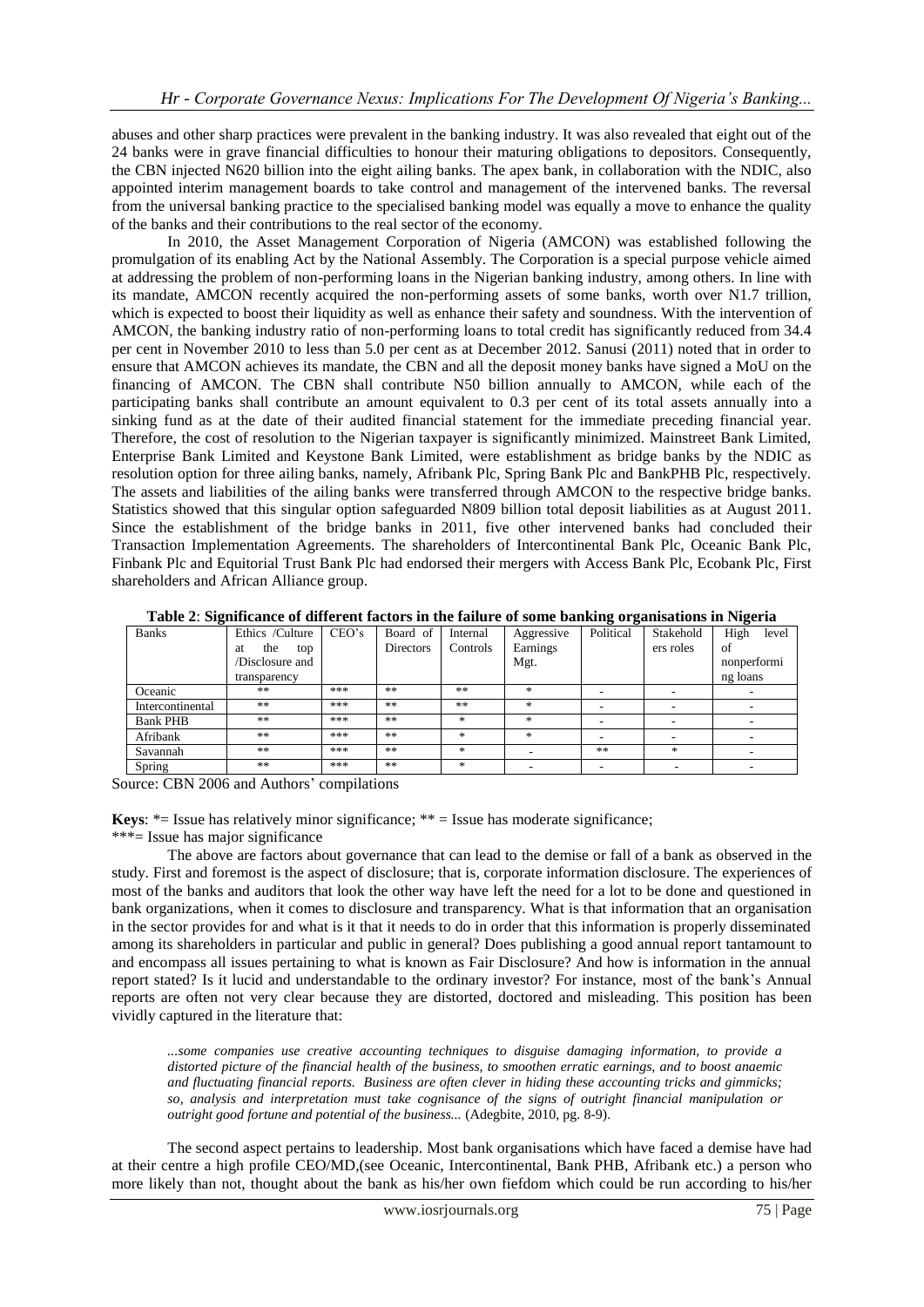rules. In this study, we observed that in most cases, the CEO played a greater role in the Nigerian banking business failure, than any other factor. A third aspect pertains to ethics and moral conduct (morality as related to/or pertaining to business issues/matters), generally prevalent in the organisation, i.e how the organisation views, and acts on matters pertaining to these issues. Very few bank organisations immediately come to our mind as organisations which conduct business ethically. The question therefore is can HR play a role in all of this?

# **IX. HRM and Corporate Governance**

At this point, it is interesting to determine the role of HR involvement in the formulation of policies and practices in support of governance. The recent emphasises among practitioners and academics on "people" (and people management systems) as a source of competitive advantage has focused increasing interest on the science and practice of HRM/HRE<sup>4</sup>. Indeed, it would appear that the field of HRM/HRE is "coming of age" due to its strategic approaches to business success. While academic research has made a number of significant contributions to these developments, very few studies has addressed the subject matter as it relates to CG in banks. Using the resource-based perspective, Lado and Wilson (1994) argued that HR practices may be a source of competitive advantage. When such practices are aligned with strategies, they become idiosyncratic to the organisation (Becker and Gerhart, 1996). The idea may be applied to practices supporting corporate governance. The resource-based view is consistent with contingency theory implying that strategies are not universal; rather, they are contingent on the organization"s employees who implement them (Wright, 2003). HR"s involvement in strategy formulation enhances the alignment of HR practices with the organization"s strategy; this argument may be extended to the organization"s corporate governance objectives (Buyens and Devos, 2001). In providing the environment within which the implementation of HR strategies becomes effective, Lengnick-Hall (1988) explained that the integration of HR with strategic choices is important because when resources including HR are examined in goal setting and implementation, a broader range of solutions to complex problems becomes more likely.

By extension, when HR is involved in crafting policies and practices that enhance alignment of individual interests with corporate interests, implementation of such will also be enhanced to the extent that such concern provides the means where information necessary for execution are exchanged and utilized (Amit and Schoemaker, 1993). Participation of the HR function in strategy formulation and specifically in crafting strategies aimed at supporting corporate governance is an intricate process and becomes rooted in a firm"s social structure. Such processes facilitate the development of strategies peculiar to the firm.

# **X. Conclusions**

In this study, we have observed that the involvement of HR experts in the institutionalization of corporate governance in Nigeria is beneficial to the banks and other financial institutions, the various stakeholders and the economy at large. Adherence to corporate governance ethics drives corporate survival, performance and excellence. Following the issue of corporate survival and growth is the benefit of increased employment. Since firms (banks) which otherwise would have gone under survive, their employees remain. In addition, more persons are employed as the firms grow. The employees become more dedicated in an environment where their rights are assured and respected. These no doubt would ensure that public confidence (banks" most important asset) is maintained through appropriate disclosure and maintenance of high ethical standards and professionalism conduct in the banking sector.

HR experts are expected to play an active role in ensuring that they build an ethical banking organization that followed the code of corporate governance in the banking sector for the sustainability of economic growth in Nigeria. In the light of this, it is proposed that HR experts be elevated to a position of power and primacy in the banking sector, with the possession of special qualities to help managers build leaders and careers in the sector. Banks with high ethical standards are more likely to reach strategic goals, are viewed more positively by stakeholders, are better able to attract and retain human resources.

In sum, HR must devote considerably more wide-eyed effort and attention to assessing the honesty and integrity of organizational decision makers. In some cases, these assessments may lead to termination, or failure to promote. In other cases, they may lead to additional controls. However, assessments must be thorough, ongoing, and in all aspects of an individual"s life. It is hard to believe that most of the top executives of banks in Nigeria who are now suspected, indicted, or convicted of illegal behaviour have been liars, cheats, and/or corporate thieves for their entire careers without no one (HR practitioners) noticing early enough in the organisations nor the financial regulators. By the constant fall of water drops a pitcher is filled; likewise, the unwise person, accumulating evil little by little, becomes full of evil. Similarly, fraudulent bank officials were probably not always bad. Rather, as they constantly brushed up against the legal and ethical boundaries, they

**.** 

 $<sup>4</sup>$  HRM/HRE means human resource management and human resource economics.</sup>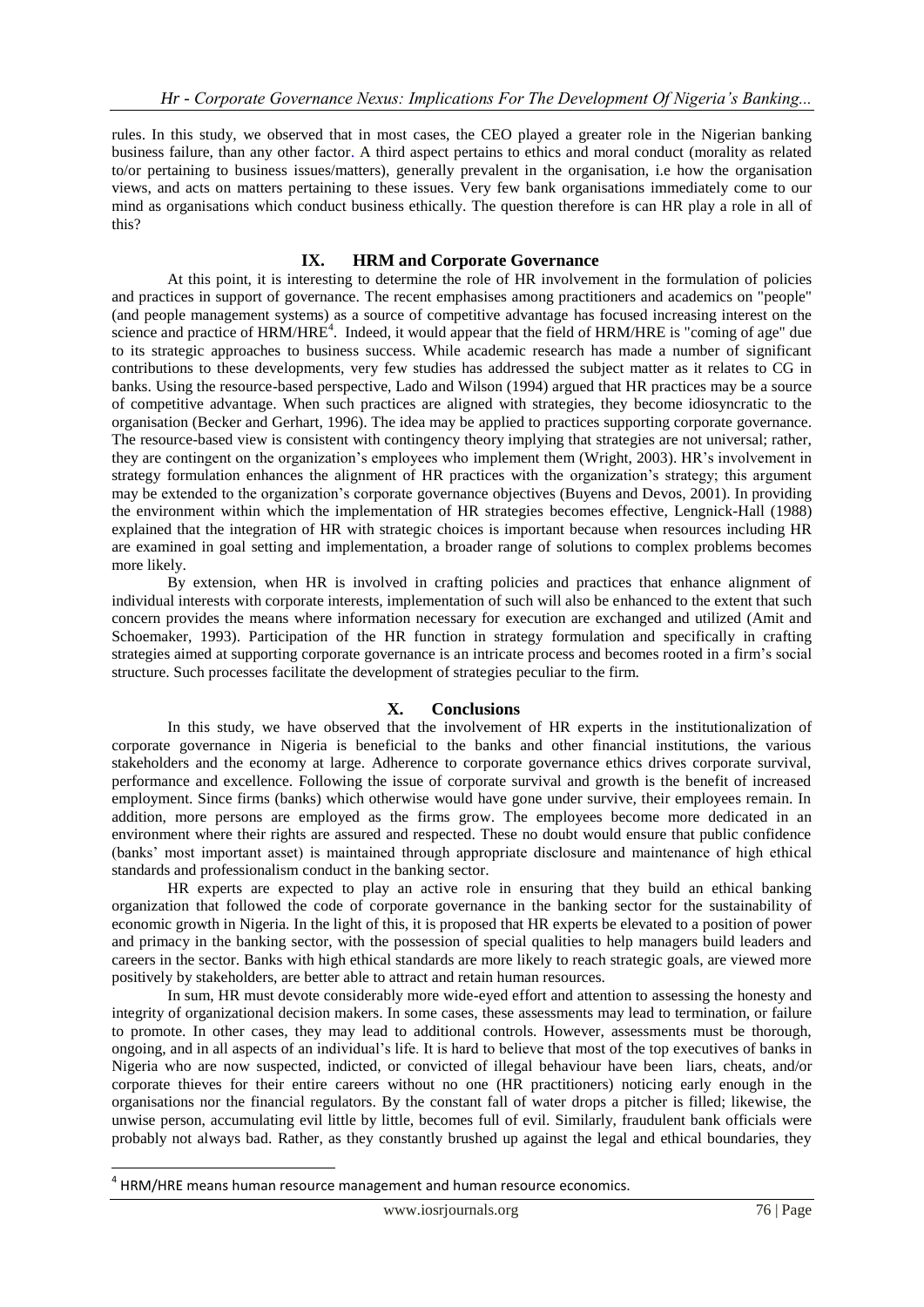probably discovered they had crossed it without knowing, only to be alerted by CBN and other regulators. HR professionals need to keep these bank executives from getting close to the boundaries, and speak up as soon as they cross them in the interests of the shareholders and all other stakeholders as well as in line with the professional codes of conduct.

Understanding HR"s role in executive compensation should be obvious. Competent HR professionals have the best knowledge of the impact of incentives, both functional and dysfunctional, relative to anyone else in the firm. Yet, given the prevalence of these scandals or even more recent negative press (e.g., Bank executives huge "compensation" packages provided at the same time they were demanding unions to take significant wage cuts), one would think (or at least hope) that HR was nowhere to be found. For instance, we know that tying pay to any performance measure will have the potential for dysfunctional consequences, so why would stock based compensation be any different? Did the vast amounts of money made by executives ever appear on the radar screens of HR as something that may potentially distort decision making? The point is not that stock-based compensation should be eliminated, that executive pay is too high, or that CEO"s should be precluded from earning any outside income. However, it appears that in most cases, these questions were never even asked. HR executives seemed either bought off (with huge pay packages of their own), implicitly threatened (with discharge for resisting these pay packages) or ignorant. None of these alternatives are particularly flattering. However, this highlights the importance of HR professionals who possess the competence to understand all the consequences of incentive systems, and the courage to speak up. As an expert in reward management, HR professionals have a critical role to play in reward risk management and governance, and must abandon the status quo where HR"s role has often been seen as peripheral in corporate governance issues. To be able to make effective contribution here, HR professionals must work closely and gain credibility with other key stakeholders, particularly the board of directors and senior executives. Thus, HR must build a collaborative relationship with the board of directors, particularly the remuneration committees, ensuring in particular that there is in existence a formal and transparent procedure for developing policy on executive remuneration (see Adeleye, 2009; Ajogwu, 2009 and CIPD, 2009). It has been observed that:

...there are cases where the total remuneration package of directors and top management have no link with their abilities and performance...; the participation of shareholders in determining the remuneration of the board to formulate and disclose a remuneration of the board is encouraged in the new order which requires the board to formulate and disclose a remuneration policy highlighting the long run link between performance and remuneration...the corporate governance stance is that remuneration of executive and directors should be transparent, fair, and reasonable (Chukwudire, 2004, pg.16).

Obviously, the choice and management of auditors and tax consultants is not something that was ever an interest of top HR executives. In addition, some HR executives have little say over the choice of board members. However, most of these scandals in the banks should provide adequate incentives for HR to expand its view of where it should be involved. Who within the organization better understands incentives, and how such incentives can create conflicts? Just as they should have noted the internal conflicts between analysts and investment bankers within their firms, they should be best able to identify potential conflicting incentives within different units of the banks. In addition, HR certainly must become more involved in the selection of board members. Their focus for the future must be not just on the competence of the members, but those potential members' relational networks.

Moreso, HR can play a lead role in directing the processes for board functioning. Many firms have gone to evaluating boards and board members. Many have begun requiring or subsidizing board members to receive training. Many have moved to having chances for the boards to meet without managers present. Again, the competencies of top HR executives such as team building, group processes, selection, training, performance management, etc. are all critical to an effectively functioning board. In fact, it is an observable fact that nepotism in the appointment and promotion of management staff especially in the privately owned banks has contributed largely to the level of incompetence, inadequacy and sharp practices within the sector. Consequently, HR's role must expand to include these activities at the board, not just at the organization level. This is no doubt is in line with set of best practices that are critical which banks must deal with to strengthen their governance structure. Relate to this are optimum size of the board; the selection of directors; the mix of skills and experiences to be represented on the board. Little wonder Olugbemi noted that the board ... vis-a-vis HR professionals should fulfil key functions as: "... selecting, compensating, monitoring and when necessary, replacing key executives and overseeing succession planning" (Olugbemi, 2011, pg.46).

Against this backdrop, effective corporate governance is all about the board"s performance. The task of governing a corporate entity is the work of board of directors. If the company is to be governed effectively, the board needs to be made up of the right people, and each of these people must play their part in the corporation. For a board to function effectively, it should be composed of members who are independent, skilled, knowledgeable, experienced and of diverse perspectives.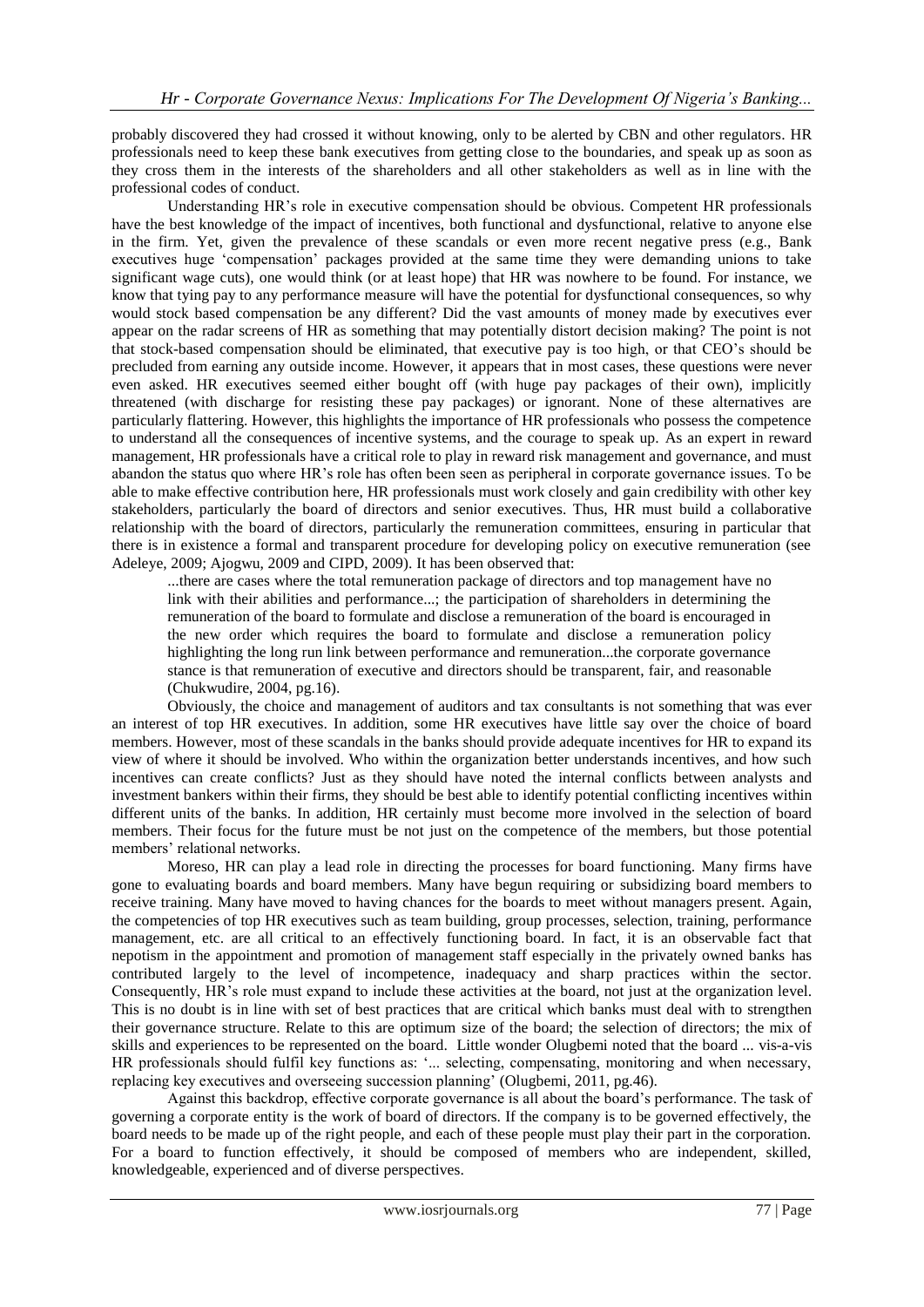The HR traditional roles of strategic partner, employee advocate, administrative expert, and change agent have not disappeared, nor will they decrease in importance. However, these Bank scandals and failures undoubtedly added to these current responsibilities one of serving as an "integrity officer" (Wright, 2003). Some firms have often used HR professional as their ethics or compliance officers, but this new role goes beyond a simple structural arrangement. Top HR executives must actively and constantly analyze the environment faced by top decision makers. They must accurately identify the pressures and incentives that could encourage these decision makers to put self interest above the organisation"s interests. They must consistently assess the evolving character of decision makers, recognising that individuals who had high integrity, and may still aspire to high integrity, can slowly, and incrementally slide down a path of destruction. They must expand the focus of relevant organizational actors beyond internal executives to include auditors, consultants, investment bankers, and board members, and be on constant vigil to spot potential conflicts of interest. Most importantly, at the first hint of dishonest behaviour, HR executives must have the confidence and courage to explicitly and specifically put it on the table for top managers and/or the board to see. Interestingly, many executives refer to the HR function as serving a role as the "conscience" of the organization (Beatty et al., 2003). While a "conscience" should infiltrate all organizational members rather than be isolated in one function, certainly HR professionals must take this role seriously in our banks. Such a role creates a conflict that the field must recognize and to which it must respond.

Top HR executives are most often hired and fired by the CEOs. When HR executives serve at the pleasure of those they may be called upon to call out, they cannot be sufficiently independent to be expected to do so. Consequently, this may call for exploring changes in the employment relationship of top HR executives. Perhaps HR executives should have a direct reporting relationship to the board of directors. Or, maybe their employment contracts should include significant clauses of protection for top HR executives who may be fired for effectively playing this "conscience" role (ibid). The point here is not to suggest the perfect answer, but to recognize that all of the issues discussed above as potential causes of CEO/ top management misbehaviour can similarly characterise the situations of HR executives. Consequently, as the field seeks to play a role in designing systems to encourage honest behaviour in CEO"s, it must simultaneously examine its own situation to ensure that these systems cannot be circumvented (Buyens and De vos, 2001).

No one can blame the problems that have resulted in the current banking crisis of trust on HR professionals. Clearly, bad bank management and officials, with incentives to do bad things, functioning under inadequate controls and working within a flawed system resulted in the problems we see today. HR did not cause this problem. However, to say that HR did not cause the problem does not absolve HR from responsibility. Suffice to mention that if these steps are taken as suggested here, it would help to avert or reduce to the barest minimal another corporate scandal in the sector. Therefore, HR executives must be vigilant, diligent and proactive to stem the trend and nipped in the bud such sharp practices that are contrary to corporate governance best practices before another crisis and financial scandals in the sector breaks. As custodian of legal and moral obligations of organisations, HR professionals in the sector must be vast and versatile with the code of corporate governance in the sector and ensure each bank"s strict adherence to the existing code of conducts by bank CEOs and top management at large.

#### **References**

- [1]. Adegbite, F.F. (2010), "Interpretation of Financial Statements and Lending to Corporate Clients in the Nigerian Banking Industry", in the Nigerian Banker, pp. 7-13.
- [2]. Adegbite, E. and Nakajima, C. (2010), "Institutional determinants of good corporate governance: The case of Nigeria", The Academy of International Business (UK + Ireland Chapter) 37th Annual Conference, April 8th -10th.
- [3]. Adeleye, I. (2009), 'Risk Management and Reward Systems: Taking HR Governance Seriously', In HRM Journal of Chartered Institute of Personnel Management, Vol. 1, no: 2, pg.13-25.
- [4]. Ahunwan, B. (2002) "Corporate governance in Nigeria" Journal of Business Ethics, 37: 269-287
- [5]. Ajogwu, F. (2007), Corporate Governance in Nigeria: Law & Practice Centre for Commercial Law Development, Nigeria.
- [6]. Alo, O.(2001), "Ethical Values and Professionalism of Responsible Corporate Governance of Nigerian Banks", Paper presented at the first 2001 Quarterly Forum of the Bank Directors" Association of Nigeria.
- [7]. Amaeshi, K.M., Adi, B.C., Ogbechie, C. and Amao, O.O. (2006), "Corporate social responsibility (CSR) in Nigeria: Western mimicry or indigenous practices?", Research Paper Series: International Centre for Corporate Social Responsibility, University of Nottingham.
- [8]. Amit, R. and Schoemaker, P.(1993), Strategic assets and organizational rent in Strategic Management Journal, 14, pp. 33-46.
- [9]. Arthur, J. B. (1994). "Effects of human resource systems on manufacturing performance and turnover", in Academy of Management Journal, 31: 670-87.
- [10]. Beatty, R.W., Ewing, J.R. and Tharp, C.G.(2003), HR"s Role in Corporate Governance: Present and Prospective", in HRM, Wiley Periodicals, Inc., Vol. 42. No.3, pp. 257-269.
- [11]. Becker, B. and Gerhart, B. (1996), The Impact of human resource management on organizational performance: progress and prospects. Academy of Management Journal, 39(4), pp. 779-801.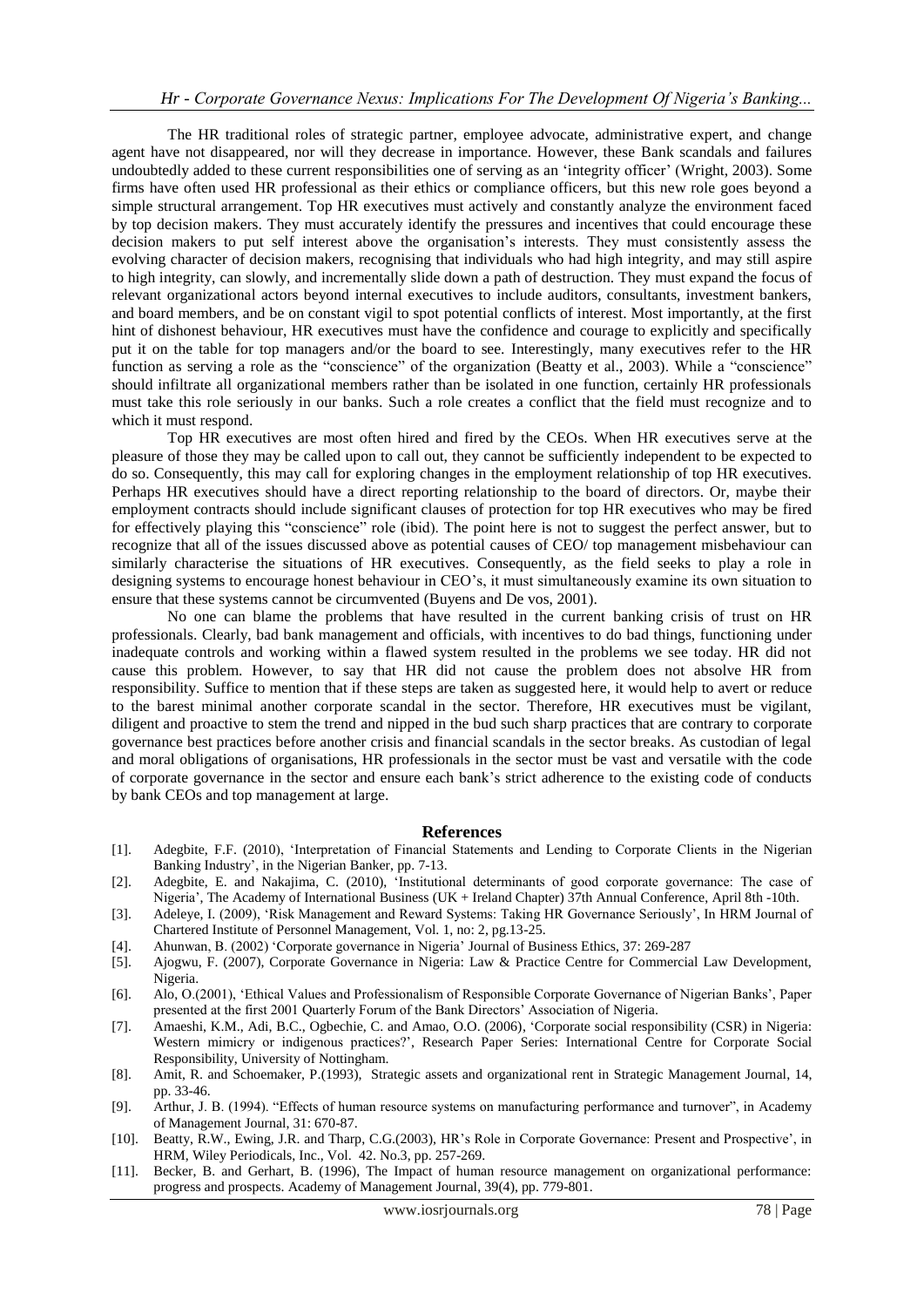- [12]. Beer, M. and Spector, B.(1985),Corporate Transformation in Human Resource Management, in Wallon, R. and Lawrence, P. (eds.) HRM Trends and Challenges, Boston, MA Havard University Press
- [13]. Bolodeoku, I. (2006) "Corporate governance: The law"s response to agency costs in Nigeria" Brook J. Int.l L 32(2) 467.
- [14]. Bolodeoku, I. (2008) "Filling the gaps in the legislative framework for audit committees of listed companies in Nigeria", Corporate Ownership and Control, 6 (2): 166.
- [15]. Buyens, D. and De Vos, A. (2001), Perception of the value of the HR function. Human Resource Management Journal, 11(3), pp. 70-89.
- [16]. Caprio, G. and Levine, R. (2002), "Corporate Governance of Banks: Concepts and International Observations", paper presented at the Global Corporate Governance Forum Network Research Meeting
- [17]. Chandra Mouli, V.V and Veena, V. (2012), "HR and Governance[" www.visisht.com,](http://www.visisht.com/) Accessed 29/02/2012
- [18]. Chukwudire, C.(2004), "Corporate Governance in the Nigerian Financial Service Industry", in the Nigerian Banker-Journal of the Chartered Institute of Bankers of Nigeria, pp. 15-20.
- [19]. CIPD (2009), "Managing Reward Risks: A Integrated Approach", London: CIPD
- [20]. Delaney, J. and Huselid, M.(1996), The impact of human resource management practices on perceptions of organizational performance. Academy of Management Journal, 39(4), pp. 949-969.
- [21]. Gospel, H. and A. Pendleton (2005), Corporate Governance and Labour Management: An International Comparison. Oxford: Oxford University Press.
- [22]. Holly J. G.(2012), "Overview of Corporate Governance Guidelines and Codes of Best Practice in Developing and Emerging Markets' in Robert A.G. Monks Nell Minow, Corporate Governance  $(3<sup>rd</sup>$  edition).
- [23]. Huselid, M. (1995), "The impact of human resource management practices on turnover, productivity and corporate financial performance". Academy of Management Journal, 38: 635-70.
- [24]. Jacoby, S. (2005), The Embedded Corporation: Corporate Governance and Employment Relations in Japan and the United States. Princeton: Princeton University Press
- [25]. Lado, A. A. and Wilson, M. C. (1994), Human resource systems and sustained competitive advantage: A competency-based perspective. Academy of Management Review, 19(4), pp. 699-727.
- [26]. Lengnick-Hall, C. and Lengnick-Hall, M. (1988), Strategic human resource management: A review of literature and proposed typology, in Academy of Management Review, 13(3), pp. 454-470.
- [27]. Macay, J. and M. O"Hara, (2003), "The Corporate Governance of Banks", Federal Reserve Bank of New York Economic Policy Review, April 5, pp. 91 – 107.
- [28]. Martell, K. and Carroll, S. J. (1995), Which human resource management practices for top management team are associated with higher firm performance? Human Resource Management, 34(4), pp. 497-512.
- [29]. Mohammed, F. (2011), 'Impact of Corporate Governance on Banking Sector Performance in Nigeria', in International Journal of Economic Development Research and Investment, Vol. 2, Nos. 2.
- [30]. Organization for Economic Co-operation and Development (OECD, 1999), OECD Principles of Corporate Governance, SG/CG 5.
- [31]. Ogbechie, Chris, (2011), Corporate Governance Practices in the Nigerian Banking Industry, ICBE-RF Research Report No. 05/11, Dakar.
- [32]. Okike, E.N.M. (2007), 'Corporate governance in Nigeria: The status quo', in Corporate Governance: An International Review, 15 (2):173-193.
- [33]. Okpara, J.O. and Kabongo, J.D. (2010), "Corporate governance in a developing economy: a study of barriers and issues in Nigeria", Advanced Management Journal, Vol. 75, issue 3.
- [34]. Olugbemi, B. (2011), "Corporate Governance Practice and its impact on Nigerian Banking Industry", in the Lagos Banker, Vol.1 No.1, pg.42-46
- [35]. Ifeanyi, D. N., Olagunju, A., Adeyanju, O. D. (2011), "Corporate Governance and Bank Failure in Nigeria: Issues, Challenges and Opportunities", in Research Journal of Finance and Accounting, Vol. 2, No. 2.
- [36]. Olagunju, A. and Oluwa, T.M.(2012 ), "Corporate Governance and Performance of Money deposit banks in Nigeria', in International Trade and Academic Research Conference (ITARC), 7<sup>th</sup>-8<sup>th</sup> November, London, UK.
- [37]. Sanusi, L. S. (2010), "The Nigerian Banking Industry: What went wrong and the way forward". Delivered at Annual Convocation Ceremony of Bayero University, Kano held on 3/1/2010 at Convocation Square.
- [38]. Sanusi L. S. (2011a), "Banks in Nigeria and National Economic Development: A Critical Review". Being a keynote Address at the seminar on "Becoming an Economic Driver While Applying Banking Regulations", organized by the Canadian High Commission in Joint Collaboration with the Chartered Institute of Bankers of Nigeria (CIBN) and the Royal Bank of Canada (RBC) on March 7.
- [39]. Sanusi, L. S. (2011b), "Banking Reforms and Economic Development in Nigeria", Being Paper Presented at a Retreat for Members of the Revenue Mobilization Allocation and Fiscal Commission on Thursday, 17th February, 2011 at Le Meridien Hotel, Uyo, Akwa Ibom State.
- [40]. Sanusi, L. S. (2012), "Banking Reform and its Impact on the Nigerian Economy", CBN Journal of Applied Statistics, 2(2), pp. 115-122
- [41]. Selltize, C. (1977), Research Methods in Social Relations, Methuen, London, pp. 335
- [42]. Sulaiman, A. (2003), 'Corporate Governance and Organisational Performance', Issues in Corporate Governance, edited by Alo, O.
- [43]. Supangco, V. T. (2001a), The human resource management function and perception of organizational Performance, Philippine Management Review, 9, pp. 65-74.
- [44]. Supangco, V.T. (2001b), 'Understanding HR's roles in selected firms in the Philippines', in Philippine Journal of Labour and Industrial Relations, 21(1 & 2), pp. 41-50.